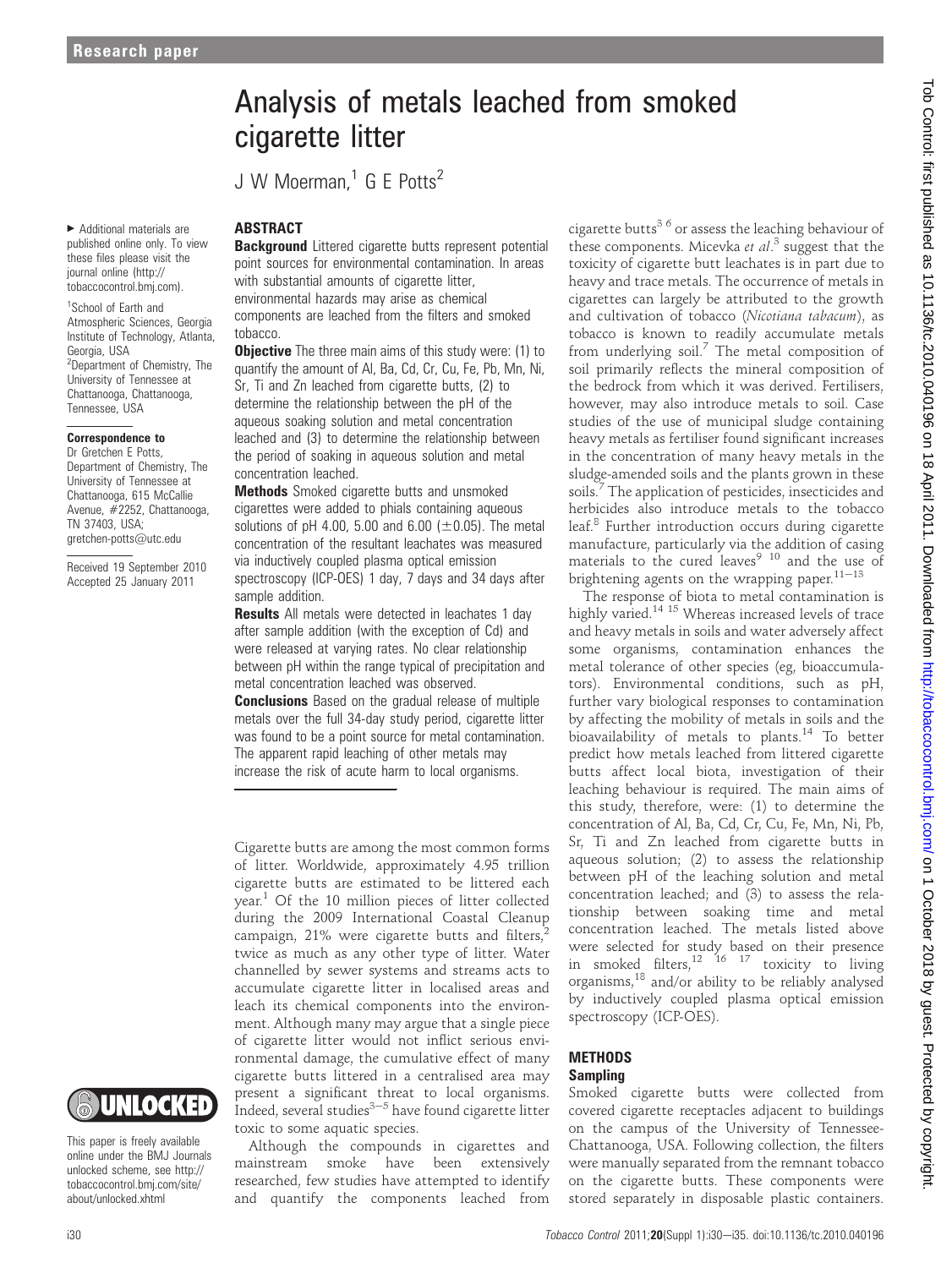Cigarette butts were not collected after local precipitation events to reduce the loss of analyte prior to sampling. Packs of the three most popular cigarette brands in the  $USA^{19}$  were also purchased from convenience stores. The unsmoked cigarettes were stored in their original packaging and sealed inside a disposable plastic container to prevent moistening caused by humidity in the laboratory.

#### Leaching procedure

Aqueous solutions were prepared by adding dilute analytical grade sulfuric acid and/or ammonium hydroxide dropwise to deionised water. The pH of the solutions (6.00, 5.00 and 4.00) was determined within  $\pm 0.05$  of the desired unit with a Vernier LabQuest pH probe (Beaverton, OR, USA). Aliquots (100 ml) were transferred to 125 ml high-density polyethylene (HDPE) phials. Leachates of smoked cigarette material were prepared by adding approximately  $2.0\pm0.2$  g filter and  $2.0\pm0.2$  g remnant tobacco to the phials of aqueous solution. Leachates of unsmoked cigarette material were prepared by adding  $3.6 \pm 0.1$  g of unsmoked cigarettes (approximately four whole cigarettes) to the phials of aqueous solution. The cigarette material was allowed to soak in the aqueous solutions for 1 day, 7 days and 34 days. Individual phials designated for each soaking period were prepared to avoid changes in the volume of the leaching solution after successive analyses. This procedure is summarised in figure 1. Method blanks were prepared in the same manner as the leachate samples except no cigarette material was added.

#### Filtration and ICP-OES analysis

The leachates were extracted 1 day, 7 days and 34 days after sample addition using Luer-lock<sup>TM</sup> syringes. Nylon filter tips  $(0.22 \mu m)$  were attached to the syringes to allow direct filtration into test tubes for analysis. A new filter (conditioned by the sample leachate) was used for each sample. The concentration of each metal in the leachates was measured by ICP-OES. The operating conditions of the Jobin-Yvon Ultima ICP-OES (Edison, NJ, USA) are given in table S1, and the emission wavelengths of each metal are listed in table S2 (see Supplementary material).

# RESULTS

#### Metals leached from cigarette material

All 12 of the metals selected for analysis were identified in quantifiable amounts in the leachates after 1 day of soaking with the exception of cadmium in the smoked cigarette leachates (tables 1 and 2). Detection limits, based on 2SD of the analytical



**Figure 1** Schematic of leaching procedure for leachates derived from (A) smoked cigarette material and (B) unsmoked cigarettes.

blank, ranged between  $0.03 \mu$ g/litre (Ba) and 8  $\mu$ g/litre (Al) and are given in table S2. The concentration of metal leached was converted to  $\mu$ g<sub>analyte</sub>/g<sub>sample added</sub> to account for variation in sample mass added. Data that failed a 90% CI t-test were excluded from the data set, resulting in sample sets of varying sizes. The average concentration of metal leached varies from values below limits of detection (Cd, 1-day analysis, smoked material) to over 75 µg/g (Fe, 34-day analysis, unsmoked material).

### Metal concentration and pH

Within the pH range studied, no identifiable trend emerged between pH of the aqueous leaching solution and metal concentration leached from the smoked cigarette material (figure 2). Analysis of variance (ANOVA) statistical tests were performed to determine whether the concentration of metal leached varied significantly with pH. The results of these tests indicate that in almost all cases, the difference in the metal concentration leached with pH is due to random error. Based on this conclusion, the concentration of metal leached for each soaking period presented in tables 1 and 2 incorporates samples from each pH group.

#### Metal concentration and soaking period

Variable relationships between soaking time and metal concentration leached from the smoked cigarette material were observed (figure 3). The concentration of Ba, Fe, Mn and Sr leached increased with soaking time, indicating an increase in metal contamination over time. The concentration of Ni, Pb, Ti and Zn did not change significantly after 1 day of soaking, suggesting all leachable Ni, Pb, Ti and Zn was released within 1 day. The concentration of Al, Cd, Cr and Cu leached was found to decrease at some point during the time study. The formation of insoluble compounds and complexes is likely responsible for the observed decrease since solids were removed from the leachates by filtration prior to analysis.

#### **DISCUSSION**

The sampling and leaching procedures used in this study were designed to simulate natural conditions as closely as possible. Littered cigarette butts found in the environment encompass a wide range of cigarette brands with varying amounts of tobacco left on the filters. In this study, smoked cigarette material was collected from actively used butt receptacles to provide a sample population representative of the local cigarette litter with respect to brand and amount of remnant tobacco. A disadvantage of this sampling technique is the introduction of additional variables, as previous work $^{16}$  <sup>20</sup> demonstrates that metal concentrations in cigarettes may vary between brands. The percentage relative standard deviation associated with the mean concentration of metal leached given in tables 1 and 2, however, is relatively low for most sample sets, demonstrating the reproducibility of this method. By collecting smoked samples from butt receptacles, the use of human subjects was also made unnecessary.

The leaching procedure employed in this preliminary study simulates a closed system environment. Although an open system is likely more representative of natural conditions, a closed system was considered the most straightforward method of obtaining the maximum amount of leachable metal. For the investigation of how pH affects the leaching behaviour of the metals studied, a pH range of  $6.00-4.00$  was selected for the aqueous solutions because it represents the range of pH typically observed in natural rainwater.<sup>21</sup> Indeed, the pH of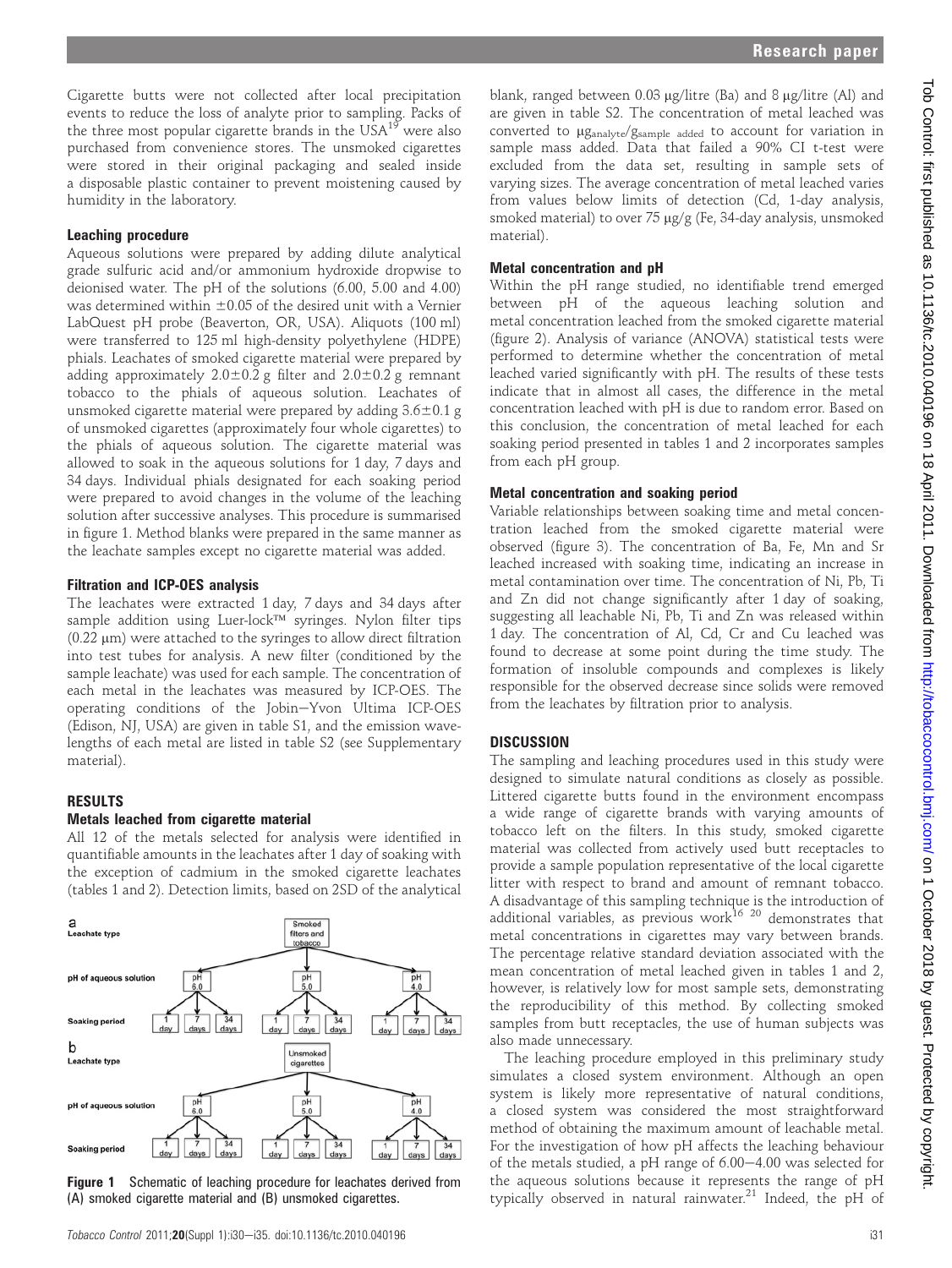Table 1 Concentration of metals leached from unsmoked cigarette material measured after specified period of soaking

|               | Unsmoked cigarette material, µg/g |       |        |         |       |      |      |         |       |      |         |       |
|---------------|-----------------------------------|-------|--------|---------|-------|------|------|---------|-------|------|---------|-------|
|               | AI                                | Ba    | Cd     | Cr      | Cu    | Fe   | Mn   | Ni      | Pb    | Sr   | Ti      | Zn    |
| 1 day         |                                   |       |        |         |       |      |      |         |       |      |         |       |
| Mean value    | 5.94                              | 6.45  | 0.130  | 0.326   | 3.74  | 13.8 | 46.4 | 0.480   | 1.36  | 14.1 | 0.603   | 11.1  |
| Error*        | ±0.73                             | ±0.46 | ±0.02  | ±0.019  | ±0.38 | ±1.8 | ±4.2 | ±0.07   | ±0.10 | ±1.7 | ±0.037  | ±1.1  |
| Minimum value | 5.13                              | 5.76  | 0.105  | 0.306   | 3.23  | 12.0 | 41.8 | 0.387   | 1.24  | 11.7 | 0.559   | 9.9   |
| Maximum value | 7.49                              | 7.05  | 0.166  | 0.360   | 4.38  | 17.9 | 54.8 | 0.585   | 1.54  | 15.6 | 0.671   | 13.1  |
| RSD (%)       | 12                                | 6.6   | 19     | 5.1     | 9.8   | 13   | 8.7  | 15      | 7.2   | 12   | 5.4     | 9.6   |
| n.            | 9                                 | 9     | 7      | 8       | 9     | 9    | 9    | 9       | 9     | 10   | 11      | 9     |
| 7 days        |                                   |       |        |         |       |      |      |         |       |      |         |       |
| Mean value    | 6.94                              | 10.1  | 0.123  | 0.372   | 1.58  | 30.3 | 54.0 | 0.554   | 1.53  | 20.2 | 0.712   | 11.6  |
| Error*        | ±0.36                             | ±0.8  | ±0.010 | ± 0.014 | ±0.18 | ±3.4 | ±3.4 | ± 0.044 | ±0.06 | ±0.8 | ± 0.027 | ±0.6  |
| Minimum value | 6.52                              | 8.9   | 0.114  | 0.361   | 1.39  | 23.3 | 49.7 | 0.483   | 1.46  | 19.4 | 0.686   | 10.3  |
| Maximum value | 7.39                              | 10.9  | 0.140  | 0.385   | 1.83  | 33.4 | 57.7 | 0.611   | 1.61  | 21.1 | 0.741   | 12.3  |
| RSD (%)       | 4.3                               | 6.9   | 8.0    | 2.5     | 11    | 11   | 5.6  | 7.5     | 3.0   | 2.7  | 2.6     | 4.8   |
| n             | 7                                 | 8     | 5      | 11      | 9     | 9    | 10   | 8       | 11    | 9    | 9       | 9     |
| 34 days       |                                   |       |        |         |       |      |      |         |       |      |         |       |
| Mean value    | 6.90                              | 15.3  | 0.132  | 0.283   | 0.67  | 75.3 | 59.6 | 0.404   | 1.79  | 32.8 | 0.729   | 9.68  |
| Error*        | ±0.3                              | ±1.3  | ±0.038 | ± 0.105 | ±0.20 | ±5.7 | ±2.9 | ± 0.231 | ±0.40 | ±1.5 | ±0.036  | ±0.71 |
| Minimum value | 6.59                              | 13.8  | 0.092  | 0.197   | 0.48  | 69.2 | 55.8 | 0.171   | 1.34  | 31.8 | 0.689   | 8.82  |
| Maximum value | 7.27                              | 18.2  | 0.176  | 0.429   | 1.12  | 84.7 | 62.2 | 0.755   | 2.55  | 35.2 | 0.775   | 10.7  |
| RSD (%)       | 4.2                               | 8.1   | 29     | 37      | 30    | 7.0  | 3.9  | 57      | 22    | 3.5  | 4.1     | 6.8   |
| n             | 8                                 | 9     | 7      | 10      | 10    | 9    | 10   | 9       | 9     | 9    | 9       | 11    |

\*Error represents square root of the sum of the squared relative errors of the mean concentration (1s) and mass. RSD, relative standard deviation.

rainfall in the Chattanooga, Tennessee area in 2009 was approximately  $4.8 - 5.0$ .<sup>22</sup>

of precipitation, such as those measured in areas with highly acidic rain.

As illustrated in figure 2, the findings of this study suggest that differences in pH within the range typical of precipitation have no appreciable effect on the metal concentration leached from smoked cigarette material. This result implies that changes to the pH of precipitation within its natural range likely will not enhance or reduce the magnitude of metal contamination from cigarette litter. Further investigation, however, is required to determine the effect of pH values outside the natural range

Further, this study finds that the metals studied have different leaching behaviours over time (figure 3). The direct relationship between soaking period and the concentration of Ba, Fe, Mn and Sr leached indicates that a piece of cigarette litter is a point source of Ba, Fe, Mn and Sr contamination for at least a month and possibly longer. This result suggests that the longer cigarette litter remains in the environment, the greater the contamination of these metals will be. This finding supports the need for timely

Table 2 Concentration of metals leached from smoked cigarette material measured after specified period of soaking

|               | Smoked cigarette material, $\mu$ g/g |        |         |         |       |      |      |         |       |       |        |                 |
|---------------|--------------------------------------|--------|---------|---------|-------|------|------|---------|-------|-------|--------|-----------------|
|               | Al                                   | Ba     | Cd      | Cr      | Cu    | Fe   | Mn   | Ni      | Pb    | Sr    | Ti     | Zn              |
| 1 day         |                                      |        |         |         |       |      |      |         |       |       |        |                 |
| Mean value    | 7.83                                 | 3.81   | $-$ *   | 0.248   | 3.96  | 11.7 | 25.5 | 0.313   | 1.12  | 9.89  | 0.646  | 6.56            |
| Error +       | ±1.06                                | ± 0.41 | N/A     | ± 0.025 | ±0.59 | ±1.3 | ±3.2 | ± 0.079 | ±0.12 | ±1.29 | ±0.066 | ±0.69           |
| Minimum value | 7.02                                 | 3.56   | $-$ *   | 0.240   | 3.37  | 10.9 | 22.9 | 0.187   | 1.08  | 8.90  | 0.625  | 6.20            |
| Maximum value | 8.89                                 | 3.96   | $-$ *   | 0.257   | 4.55  | 12.5 | 28.2 | 0.431   | 1.17  | 11.1  | 0.665  | 6.82            |
| RSD (%)       | 9.2                                  | 4.0    | N/A     | 2.0     | 11    | 5.0  | 7.3  | 23      | 2.5   | 8.4   | 1.8    | 3.4             |
| n             | 9                                    | 9      | N/A     | 9       | 9     | 9    | 10   | 10      | 9     | 8     | 9      | 11              |
| 7 days        |                                      |        |         |         |       |      |      |         |       |       |        |                 |
| Mean value    | 11.0                                 | 6.51   | 0.149   | 0.302   | 2.20  | 15.2 | 31.5 | 0.342   | 1.35  | 14.1  | 0.765  | 6.58            |
| Error+        | ±1.3                                 | ±0.92  | ± 0.044 | ± 0.045 | ±0.6  | ±2.4 | ±4.4 | ± 0.059 | ±0.16 | ±1.6  | ±0.082 | ±0.68           |
| Minimum value | 9.55                                 | 5.54   | 0.103   | 0.271   | 1.54  | 12.4 | 26.7 | 0.276   | 1.25  | 10.9  | 0.722  | 6.26            |
| Maximum value | 11.7                                 | 7.41   | 0.184   | 0.363   | 3.17  | 17.7 | 35.4 | 0.409   | 1.51  | 16.8  | 0.817  | 6.78            |
| RSD (%)       | 6.5                                  | 10     | 28      | 11      | 26    | 12   | 9.8  | 14      | 6.9   | 5.2   | 4.0    | 2.5             |
| n             | 8                                    | 9      | 3       | 10      | 11    | 8    | 9    | 8       | 11    | 9     | 11     | 10 <sup>°</sup> |
| 34 days       |                                      |        |         |         |       |      |      |         |       |       |        |                 |
| Mean value    | 8.92                                 | 10.4   | 0.142   | 0.236   | 1.22  | 45.3 | 40.1 | 0.298   | 1.42  | 23.4  | 0.755  | 5.87            |
| Error+        | ±1.92                                | ±3.0   | ±0.057  | ± 0.109 | ±0.46 | ±9.7 | ±4.4 | ±0.223  | ±0.32 | ±2.5  | ±0.099 | ±0.96           |
| Minimum value | 12.1                                 | 7.2    | 0.079   | 0.128   | 0.63  | 30.3 | 37.7 | 0.072   | 1.10  | 19.3  | 0.681  | 5.06            |
| Maximum value | 6.52                                 | 15.6   | 0.221   | 0.460   | 1.68  | 59.0 | 43.5 | 0.721   | 2.06  | 27.3  | 0.902  | 6.92            |
| RSD (%)       | 19                                   | 27     | 39      | 45      | 36    | 19   | 4.8  | 74      | 20    | 3.5   | 8.4    | 13              |
| n             | 11                                   | 9      | 11      | 11      | 10    | 10   | 10   | 9       | 11    | 9     | 10     | 10              |

\*Below detection limit.

 $+$ Error represents square root of the sum of the squared relative errors of the mean concentration (1 $\sigma$ ) and mass.

RSD, relative standard deviation.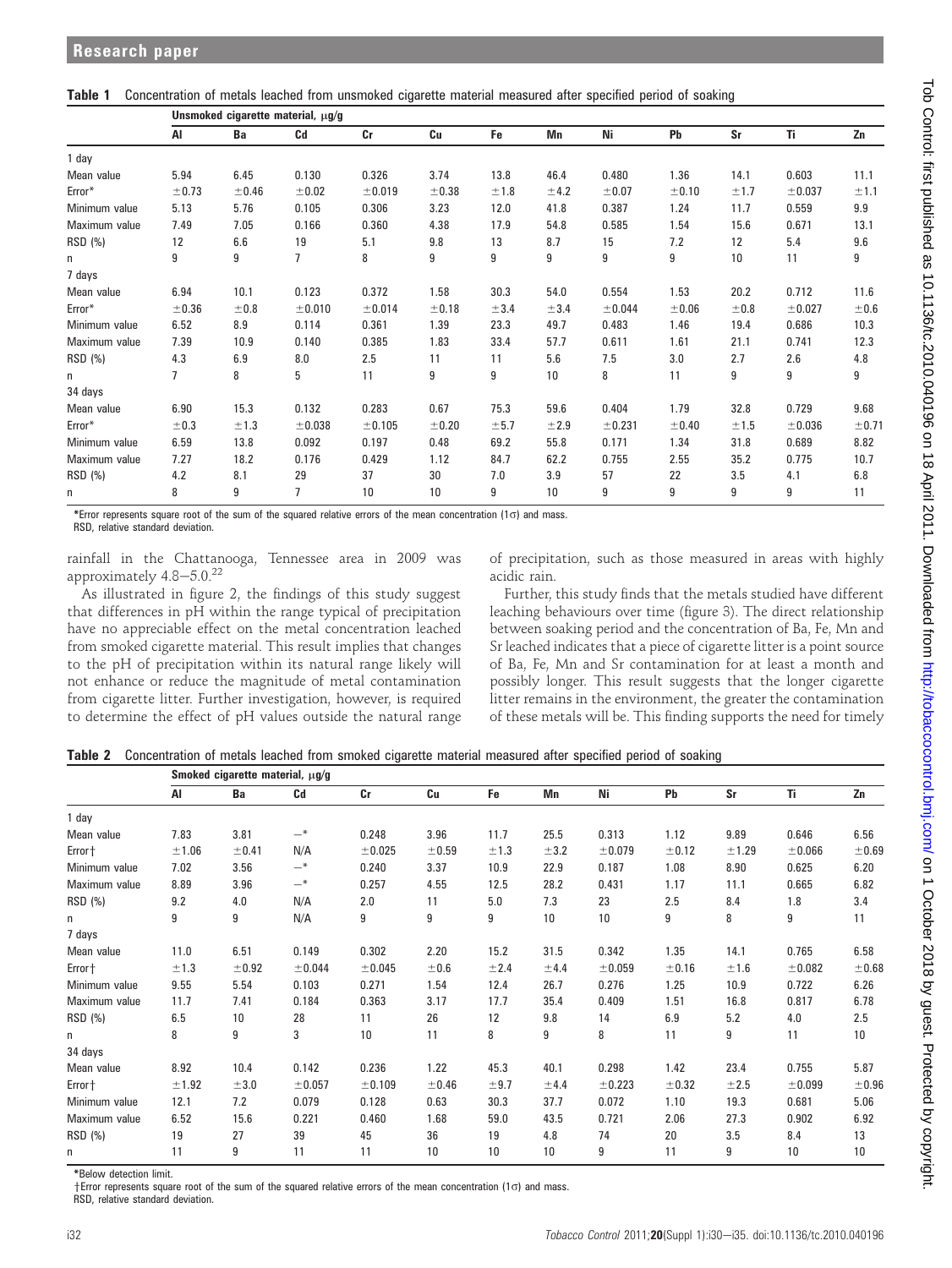Figure 2 Concentration of metals leached in aqueous solutions with varying pH after 7 days of soaking.



and continual litter cleanup to reduce the magnitude of metal contamination from improperly discarded cigarette butts. In contrast to the metals discussed above, the concentration of Ni, Pb, Ti and Zn remained relatively unchanged over the 34-day study period. One explanation for this observation is that all leachable metal is released from the cigarette butts after a single day of soaking. For local organisms sensitive to Ni, Pb, Ti and Zn, a rapid release of these metals may have implications for acute biological effects. Because leaching occurred in a closed system, however, these seemingly static concentrations throughout the study period may be due to dynamic equilibrium between the cigarette butt samples and aqueous soaking solution; if so, greater amounts of Ni, Pb, Ti and Zn may be leached by the continual removal of saturated aliquots of leachate and replacement with fresh water at a rate that exceeds that of equilibrium.

With respect to the metal concentrations previously measured in whole unsmoked American cigarettes, $^{16\,\, 23}$  more than half of Pb and Sr, one-quarter of Cu, and one-fifth of Ba, Mn and Zn



**Figure 3** Variable relationships observed between metal concentration leached from smoked cigarette material and soaking time in aqueous solution. A. Increase in metal concentration leached over time. Observed for Ba (shown), Fe, Mn and Sr. B. No significant change in metal concentration leached over time. Observed for Ni, Pb, Ti and Zn (shown). C. Decrease in metal concentration measured over time. Observed for Al, Cd, Cr and Cu (shown).

originally contained in cigarettes may potentially be leached into the environment (table 3). When placed in context of the estimated amount of cigarette butts littered annually (4.95  $\text{trillion)}$ ,<sup>1</sup> the results of this study indicate that between  $0.120 \pm 0.048$  kg (Cd) and  $38.1 \pm 8.2$  kg (Fe) may enter the environment each year from cigarette litter alone.

Moriwaki et  $al$ <sup>6</sup> is thus far the only study known that has also investigated metals leached from cigarette butts. Moriwaki et al.<sup>6</sup> studied four metals in common with this paper: Cd  $(0.24\pm0.60 \text{ µg/g})$ , Cr  $(1.8\pm0.34 \text{ µg/g})$ , Cu  $(21\pm0.91 \text{ µg/g})$  and Pb  $(7.2\pm0.70 \text{ }\mu\text{g/g})$ . These values are approximately 2-7 times greater than those measured in this study, which is likely due the difference in leaching methods employed. In this study, the metals were allowed to passively diffuse from the cigarette litter. Moriwaki et al.<sup>6</sup> however, generated leachates by shaking suspensions of cigarette litter in 1 N HCl solutions for 2 h. The shaking action is likely responsible for the leaching of greater concentrations of metal from the cigarette litter.

Table 3 Percentage of metal leached from cigarette butts with respect to concentration in whole American cigarettes and annual amount of

| metal leached from cigarette butts littered worldwide |                                                       |                                                                           |                   |  |  |  |  |  |
|-------------------------------------------------------|-------------------------------------------------------|---------------------------------------------------------------------------|-------------------|--|--|--|--|--|
| <b>Metal</b>                                          | <b>Concentration in</b><br>whole cigarette, $\mu$ g/g | <b>Amount leached</b><br><b>Percentage leached</b><br>worldwide,* kg/year |                   |  |  |  |  |  |
| AI                                                    | $950 \pm 354^{16}$                                    | $1.2 \pm 0.5$                                                             | $9.26 \pm 1.99$   |  |  |  |  |  |
| Ba                                                    | $48.7 \pm 11.2^{16}$                                  | $21 \pm 8$                                                                | $8.76 \pm 2.52$   |  |  |  |  |  |
| Cd                                                    | $0.99 \pm 0.49^{23}$                                  | $14 \pm 9$                                                                | $0.120 \pm 0.048$ |  |  |  |  |  |
| Cr                                                    | $1.78 \pm 2.37^{16}$                                  | $17 + 23$                                                                 | $0.254 \pm 0.117$ |  |  |  |  |  |
| Сu                                                    | $11 \pm 0.5^{23}$                                     | $36\pm 6$                                                                 | $3.33 \pm 1.25$   |  |  |  |  |  |
| Fe                                                    | $394 \pm 13^{23}$                                     | $11 \pm 3$                                                                | $38.1 \pm 8.2$    |  |  |  |  |  |
| Mn                                                    | $178 \pm 8^{23}$                                      | $23 + 3$                                                                  | $33.8 \pm 3.7$    |  |  |  |  |  |
| Ni                                                    | $2.75 \pm 0.31^{23}$                                  | $12 + 3$                                                                  | $0.288 \pm 0.215$ |  |  |  |  |  |
| Pb                                                    | $2.39 \pm 0.32^{23}$                                  | $59 + 15$                                                                 | $1.20 \pm 0.27$   |  |  |  |  |  |
| Sr                                                    | $39.6 \pm 14.0^{16}$                                  | $59 + 22$                                                                 | $19.7 \pm 2.1$    |  |  |  |  |  |
| Ti                                                    | $106 \pm 61^{16}$                                     | $0.7 \pm 0.4$                                                             | $0.644 \pm 0.084$ |  |  |  |  |  |
| Zn                                                    | $35.3 \pm 0.7^{23}$                                   | $19\pm2$                                                                  | $5.54 \pm 0.91$   |  |  |  |  |  |

\*Calculated using highest mean metal concentration leached and estimated amount of cigarette butts littered annually.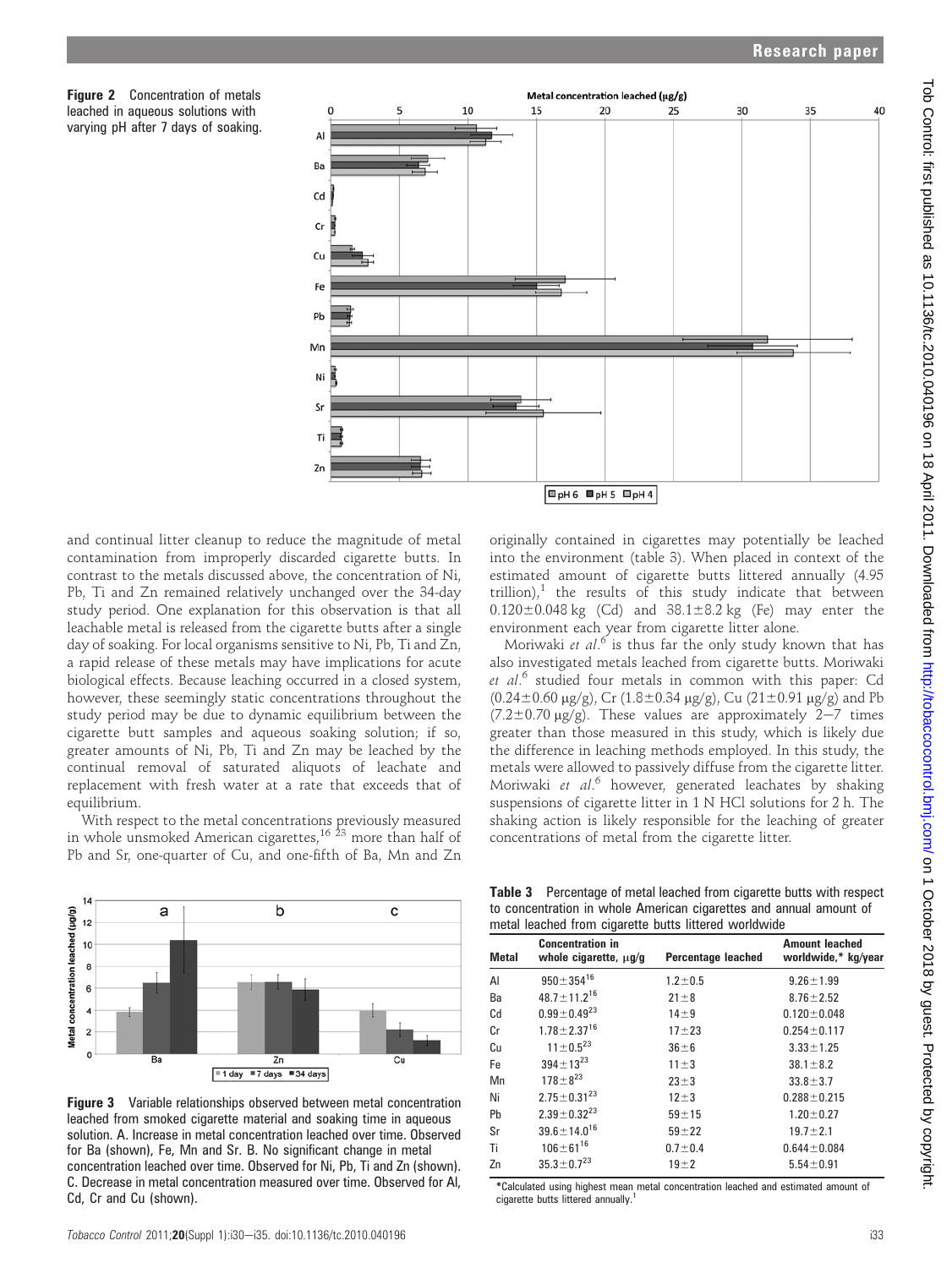# What this paper adds

- $\blacktriangleright$  The constituents leached from cigarette butts have been identified and quantified by only a few studies. This paper investigates the amount and behaviour of selected trace metals leached from cigarette butts in aqueous solution over a range of soaking periods and pH.
- ▶ All metals were detected in the leachates after 7 days of soaking. The results indicate that some metals may be rapidly released into the environment whereas others are leached more gradually from littered cigarette butts.
- $\blacktriangleright$  This study also finds that the amount of metal leached from cigarette butts does not significantly vary with pH within the range typical of rainfall.

Leachates of unsmoked cigarettes were investigated in this study to provide background concentrations of the metals of interest and to identify possible instances of contamination. In general, the metal concentrations of the leachates prepared from unsmoked cigarettes were greater than those measured in the leachates prepared from smoked cigarette butts. This result is likely due to the loss of metals in smoke or ash during cigarette combustion, as cigarette smoke and ash are known to contain metals. $24-26$  This trend was observed for all metals except Al, Cu and Ti. These exceptions to the trend introduce the possibility of metal contamination prior to sample collection.

Sand and cigarette ash in the butt receptacles were investigated as potential sources of contamination, since they may have adhered to the cigarette wrapping prior to sampling. X-ray diffraction analyses, however, indicate that these materials do not contain minerals bearing the metals studied. Non-crystalline compounds were also detected in the cigarette ash, but their composition could not be identified. Therefore, the adherence of additional ash to the cigarette wrapping cannot be ruled out as a potential contamination source. Sunscreen or lip balm transferred to the cigarette wrapping during smoking is another possible contamination source, as these products have been found to contain many of the studied metals, including Al, Cu and Ti.27 <sup>28</sup> Contamination from these sources, however, is not necessarily problematic since cigarette ash, sunscreen and lip balm are often on littered cigarette butts. Another explanation for the higher concentrations of Al, Cu and Ti in the leachates of smoked cigarette material is that these metals are in a more mobile phase in the cigarette filter than in the tobacco. Greater mobility would likely yield greater concentrations leached. Further investigation, however, is required to determine the mobility of metals in filters versus tobacco.

The finding that greater concentrations of metals were in general leached from unsmoked cigarettes than smoked cigarette materials implies that cigarette litter with more remnant tobacco likely causes greater contamination than butts with little or no remnant tobacco. This result calls into question a practice of some environmentally conscious smokers, who scatter remnant tobacco into the environment but keep the filter until it can be deposited into a waste container.

#### **Conclusions**

The results of this research suggest that littered cigarette butts are point sources for prolonged metal contamination. Furthermore, the apparent rapid release of multiple metals from littered

cigarette butts increases the potential for acute harm to local organisms. Given the varying responses of organisms to metal contamination, knowledge of the leaching behaviour of metals from cigarette butts is necessary to assess the effect littered cigarette butts have on local biota and the environment in general. With a better understanding of the toxicity of cigarette butts $3-5$  and how contaminants are leached from them (see Micevka et al.<sup>3</sup> Moriwaki et al.<sup>6</sup> and this paper), the environmental hazards posed by littered cigarette butts may no longer be a subject of debate.

Acknowledgements We would like to thank Dr Robert Mebane and Dr Steven Symes of UTC for their guidance and valuable suggestions.

**Funding** This research was funded by the University of Tennessee Chattanooga Department of Chemistry and the University of Chattanooga (UC) Foundation.

#### Competing interests None.

**Contributors** Both authors made contributions to this paper to justify authorship.

**Provenance and peer review** Not commissioned; externally peer reviewed.

#### **REFERENCES**

- Cigarette Butt Advisory Group. How many filtered cigarettes are deposited into the environment each year? California, 2009. http://cigwaste.org (accessed 4 Oct 2009).
- Ocean Conservancy. International Coastal Cleanup: 2010 Annual Report. Washington, DC, 2010. http://act.oceanconservancy.org/images/2010ICCReport Release\_pressPhotos/2010\_ICC\_Report.pdf (accessed 24 Feb 2011).
- 3. **Micevka T,** Warne M, Pablo F, et al. Variation in, and causes of, toxicity of cigarette butts to a cladoceran and microtox. Arch Environ Contam Toxicol  $2006:50:205 - 12$
- 4. Register KM. Cigarette butts as litter-toxic as well as ugly. Bull Am Littoral Soc 2000;25.
- Slaughter E, Gersberg RM, Watanabe K, et al. Toxicity of cigarette butts, and their chemical components, to the marine and freshwater fish. Tob Control 2011;20(Supp 1):i23-i27.
- 6. Moriwaki H, Kitajima S, Katahira K. Waste on the roadside, 'poi-sute' waste: its distribution and elution potential of pollutants into environment. Waste Manag 2009;29:1192-7.
- Tso TC. Production, Physiology, and Biochemistry of Tobacco Plants. Beltsville, MD: IDEALS, 1990. http://www.longwood.edu/cleanva/ciglitterarticle.htm (accessed 24 Feb 2011).
- 8. Frank R, Braun HE, Suda P, et al. Pesticide residues and metal contents in flue-cured tobacco and tobacco soils of southern Ontario, Canada 1980-1985. Tobacco Science 1987;21:40-5.
- 9. **Baker RR,** Pereira da Silva JR, Smith G. The effect of tobacco ingredients on smoke chemistry, part I: flavourings and additives. Food Chem Toxicol 2004:42S:S3-7.
- 10. **Baker RR,** Pereira da Silva JR, Smith G. The effect of tobacco ingredients on smoke chemistry, part II: casing ingredients. Food Chem Toxicol 2004;42S:S39-52.
- 11. **Owens WF.** Effect on cigarette paper on smoke yield and composition. Recent Advances in Tobacco Science 1978:4:3-24.
- 12. **Iskander FY.** Determination of trace elements in cigarette filter before and after smoking. J Radioanal Nucl Chem 1985;91:191-6.
- 13. **Iskander FY,** Klein DE, Bauer TL. Determination of trace and minor elements in cigarette paper by neutron activation analysis. TAPPI Journal  $1986;69:134-5$ .
- 14. **Kabata-Pendias A,** Pendias H. Trace Elements in Soils and Plants. 3rd edn. Boca Raton, FL: CRC Press, 2001.
- 15. Mason CF. Biology of Freshwater Pollution. 2nd edn. Essex, UK: Longman Group, 1991.
- 16. **Iskander FY,** Bauer TL, Klein DE. Determination of 28 elements in American cigarette tobacco by neutron-activation analysis. Analyst 1986;3:107-9.
- 17. **Iskander FY.** Multi-element determination in a Chinese cigarette brand. JRadioanal Nucl Chem 1992;159:105-10.
- 18. **Csuros M,** Csuros C. Environmental Sampling and Analysis for Metals. New York, NY: Lewis Publishers, 2002.
- 19. Kopstein A. Tobacco Use in America: Findings from the 1999 National Household Survey on Drug Abuse. (Analytic Series: A-15, DHHS Publication No. SMA 02-3622). Rockville, MD: Substance Abuse and Mental Health Services Administration Office of Applied Studies, 2001.
- 20. O'Conner RJ, Li Q, Stephens WE, et al. Cigarettes sold in China: design, emissions and metals. Tob Control 2010;19:i47-53.
- 21. Kemp DD. The Environment Dictionary. New York, NY: Routledge, 1998.
- National Atmospheric Deposition Program. Hydrogen Ion Concentration as pH from Measurements Made at the Central Analytical Laboratory, 2009. http://nadp. sws.uiuc.edu/maps/Default.aspx (accessed 22 Dec 2010).
- 23. Bell P, Mulchi CL. Heavy metal concentrations in cigarette blends. Tob Sci  $1990:34:32-4.$